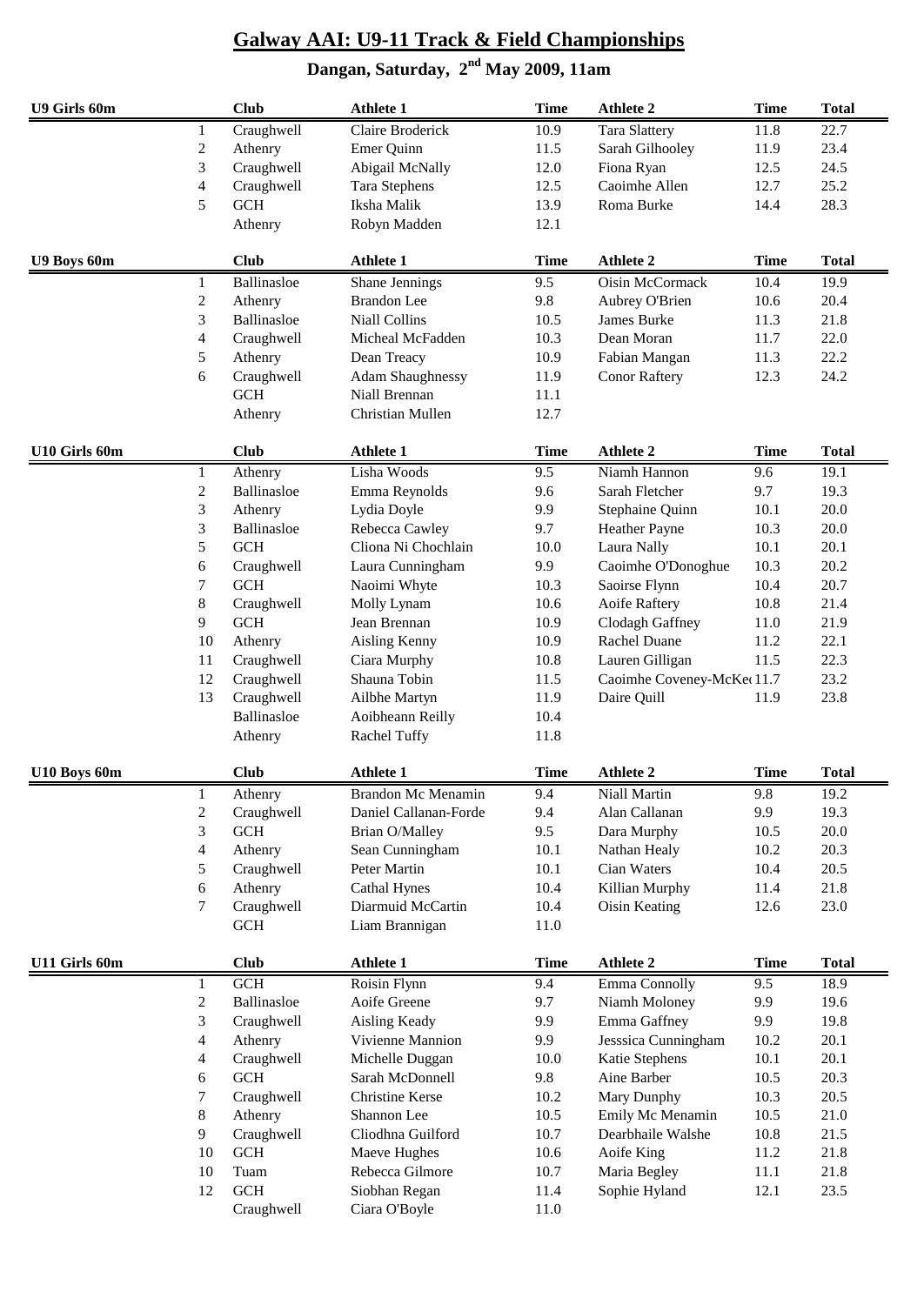| U11 Boys 60m         |                         | <b>Club</b> | <b>Athlete 1</b>           | <b>Time</b> | <b>Athlete 2</b>    | <b>Time</b>      | <b>Total</b> |
|----------------------|-------------------------|-------------|----------------------------|-------------|---------------------|------------------|--------------|
|                      | 1                       | Athenry     | Jack Dempsey               | 8.8         | Mathew Treacy       | $\overline{9.5}$ | 18.3         |
|                      | $\boldsymbol{2}$        | <b>GCH</b>  | Liam Costello              | 9.1         | Luke O'Shaughnessy  | 9.4              | 18.5         |
|                      | 3                       | Craughwell  | Dylan Finn                 | 9.6         | Nathan Lynskey      | 9.6              | 19.2         |
|                      | 4                       | Craughwell  | Jim Crowley                | 9.8         | Hugh Lane           | 9.9              | 19.7         |
|                      | 5                       | Athenry     | <b>Tiernan Burke</b>       | 10.5        | <b>Blane Burke</b>  | 10.6             | 21.1         |
|                      |                         | <b>GCH</b>  | Sean Kilmartin             | 9.4         |                     |                  |              |
|                      |                         | Ballinasloe | Seamus Lohan               | 9.5         |                     |                  |              |
|                      |                         | Tuam        | <b>Eoin Mullins</b>        | 11.1        |                     |                  |              |
| U9 Girls 300m        |                         | <b>Club</b> | <b>Athlete 1</b>           | <b>Time</b> | <b>Athlete 2</b>    | <b>Time</b>      | <b>Total</b> |
|                      | 1                       | Craughwell  | Clare Treacy               | 1:15.1      | Fiona Ryan          | 1:15.8           | 2:30.9       |
|                      | $\overline{c}$          | Craughwell  | Erin Nevin                 | 1:16.5      | Emma Urquhart       | 1:21.7           | 2:38.2       |
| <b>U9 Boys 300m</b>  |                         | <b>Club</b> | <b>Athlete 1</b>           | <b>Time</b> | <b>Athlete 2</b>    | <b>Time</b>      | <b>Total</b> |
|                      | 1                       | Ballinasloe | Shane Jennings             | 0:54.0      | Oisin McCormack     | 0:59.3           | 1:53.3       |
|                      | $\boldsymbol{2}$        | Athenry     | <b>Brandon</b> Lee         | 0:55.4      | Dean Treacy         | 0:59.9           | 1:55.3       |
|                      | 3                       | <b>GCH</b>  | Niall Hanahoe              | 0:59.6      | Niall Brennan       | 1:03.7           | 2:03.3       |
|                      | 4                       | Ballinasloe | Niall Collins              | 1:00.3      | James Burke         | 1:03.7           | 2:04.0       |
|                      | 5                       | Athenry     | Fabian Mangan              | 1:03.4      | Jack O' Brien       | 1:07.9           | 2:11.3       |
|                      | 6                       | Craughwell  | David McDonnell            | 1:00.1      | Keelan Woodlock     | 1:13.9           | 2:14.0       |
|                      |                         | <b>GCH</b>  | <b>Rian Oates</b>          | 1:03.9      |                     |                  |              |
|                      |                         | Tuam        | Cian Mullins               | 1:16.9      |                     |                  |              |
|                      |                         | Craughwell  | Luke Geraghty              | 1:20.2      |                     |                  |              |
| U10 Girls 500m       |                         | <b>Club</b> | <b>Athlete 1</b>           | <b>Time</b> | <b>Athlete 2</b>    | <b>Time</b>      | <b>Total</b> |
|                      | $\mathbf{1}$            | Athenry     | Niamh Hannon               | 1:51.7      | Aoibhinn Carr       | 2:03.3           | 3:55.0       |
|                      | $\overline{\mathbf{c}}$ | Craughwell  | Ciana Reidy                | 1:56.2      | Avril Donoghue      | 2:07.8           | 4:04.0       |
|                      | 3                       | Athenry     | Aisling Kenny              | 2:10.1      | Lisha Woods         | 2:36.4           | 4:46.5       |
|                      |                         | Ballinasloe | <b>Heather Payne</b>       | 1:47.8      |                     |                  |              |
|                      |                         | <b>GCH</b>  | Laura Nally                | 1:52.3      |                     |                  |              |
|                      |                         | Craughwell  | Sandra Greaney             | 2:11.0      |                     |                  |              |
| <b>U10 Boys 500m</b> |                         | <b>Club</b> | <b>Athlete 1</b>           | <b>Time</b> | <b>Athlete 2</b>    | <b>Time</b>      | <b>Total</b> |
|                      | 1                       | Craughwell  | Alan Callanan              | 1:48.8      | Peter Martin        | 1:49.1           | 3:37.9       |
|                      | $\mathbf{2}$            | <b>GCH</b>  | Brian O/Malley             | 1:48.3      | Rory Murray         | 1:52.8           | 3:41.1       |
|                      | 3                       | Craughwell  | Conor Callaghan            | 1:56.1      | Sean Delaney        | 2:02.1           | 3:58.2       |
|                      | 4                       | Athenry     | Luke Lynskey               | 1:59.9      | <b>Ryan Collins</b> | 2:05.8           | 4:05.7       |
|                      | 5                       | Craughwell  | <b>Brian Gillen</b>        | 2:04.1      | Hugh Mulryan        | 2:05.5           | 4:09.6       |
|                      | 6                       | <b>GCH</b>  | <b>Christopher Collins</b> | 2:00.2      | Liam Brannigan      | 2:14.1           | 4:14.3       |
|                      | 7                       | Craughwell  | Luke Evans                 | 2:07.1      | Cillian Doyle       | 2:12.1           | 4:19.2       |
|                      |                         | Craughwell  | Cathal Farrell             | 2:23.3      |                     |                  |              |
| U11 Girls 600m       |                         | <b>Club</b> | <b>Athlete 1</b>           | <b>Time</b> | <b>Athlete 2</b>    | <b>Time</b>      | <b>Total</b> |
|                      | $\mathbf{1}$            | GCH         | Sarah McDonnell            | 2:06.3      | Roisin Flynn        | 2:08.6           | 4:14.9       |
|                      | $\boldsymbol{2}$        | Ballinasloe | Aoife Greene               | 2:09.4      | Niamh Moloney       | 2:28.1           | 4:37.5       |
|                      | 3                       | Athenry     | Shannon Lee                | 2:10.4      | Jesssica Cunningham | 2:33.6           | 4:44.0       |
|                      | 3                       | Craughwell  | Erin Fitzpatrick           | 2:13.1      | Dearbhaile Walshe   | 2:30.9           | 4:44.0       |
|                      | 5                       | <b>GCH</b>  | Emma Connolly              | 2:21.3      | Ruth Cunningham     | 2:29.9           | 4:51.2       |
|                      | 6                       | Tuam        | Rebecca Gilmore            | 2:33.9      | Maria Begley        | 2:46.7           | 5:20.6       |
|                      | 7                       | Craughwell  | Ciara O'Boyle              | 2:37.8      | Mary Dunphy         | 2:39.1           | 5:16.9       |
| <b>U11 Boys 600m</b> |                         | <b>Club</b> | <b>Athlete 1</b>           | <b>Time</b> | <b>Athlete 2</b>    | <b>Time</b>      | <b>Total</b> |
|                      | 1                       | <b>GCH</b>  | <b>Bronson Kelly</b>       | 2:00.7      | Liam Costello       | 2:03.4           | 4:04.1       |
|                      | $\overline{c}$          | Ballinasloe | <b>Brian Burke</b>         | 2:01.1      | Colm Reilly         | 2:07.1           | 4:08.2       |
|                      | 3                       | Craughwell  | Liam Moran                 | 2:04.7      | Ronan Nevin         | 2:05.5           | 4:10.2       |
|                      | 4                       | Craughwell  | Oisín Woodlock             | 2:08.1      | Adam Lawlor-Smalle  | 2:12.8           | 4:20.9       |
|                      | 5                       | Craughwell  | Jim Crowley                | 2:19.9      | Neil Ralston        | 2:21.2           | 4:41.1       |
|                      | 6                       | Craughwell  | Jack Doran                 | 2:23.7      | Oisin O'Brien       | 2:27.3           | 4:51.0       |
|                      |                         | <b>GCH</b>  | Luke O'Shaughnessy         | 2:05.9      |                     |                  |              |
|                      |                         | Ballinasloe | Seamus Lohan               | 2:15.3      |                     |                  |              |
|                      |                         | Tuam        | Eoin Mullins               | 2:29.2      |                     |                  |              |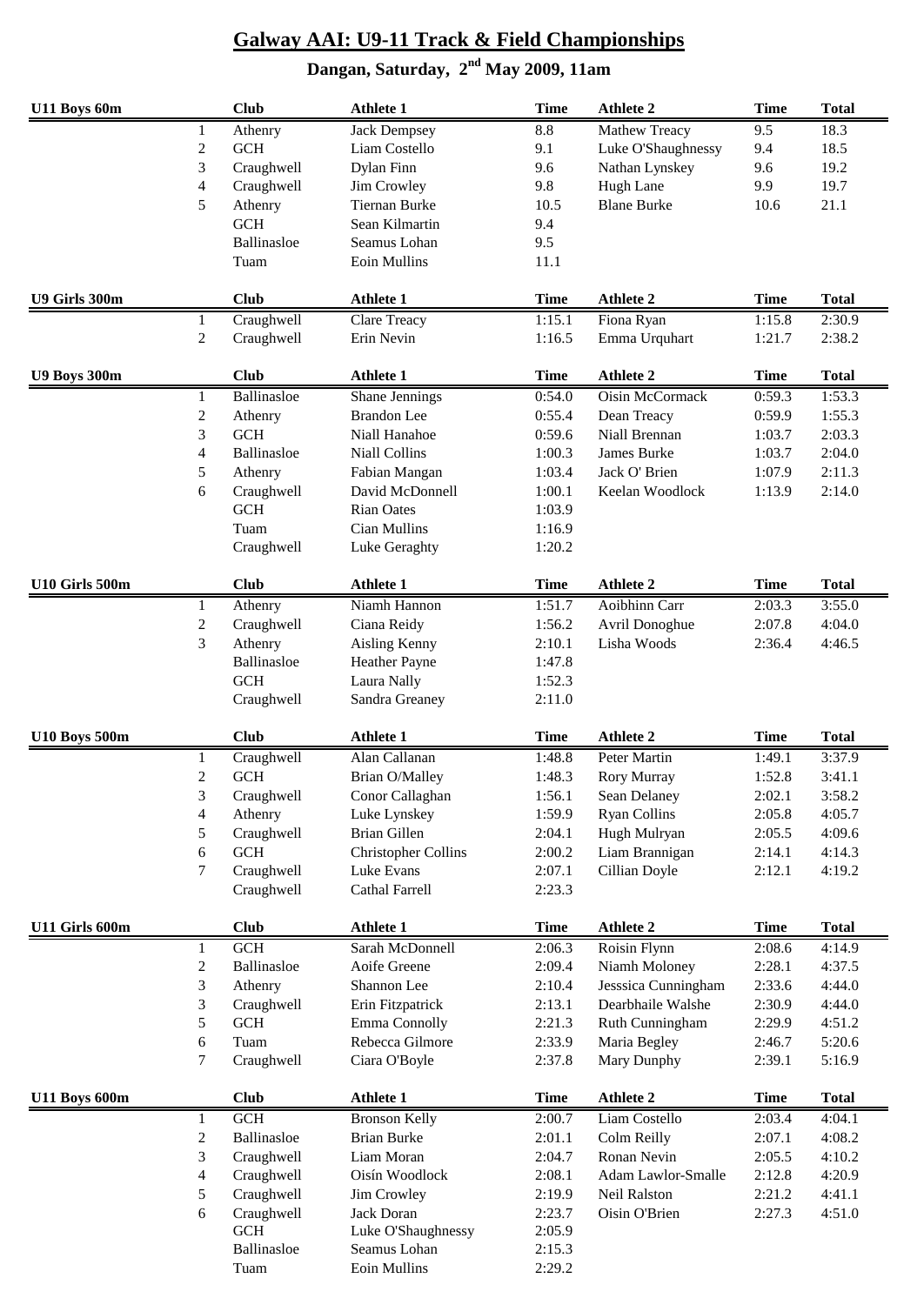| <b>U9 Girls Long Jump</b>  |                  | <b>Club</b>          | <b>Athlete 1</b>             | <b>Dist</b>       | <b>Athlete 2</b>    | <b>Dist</b> | <b>Total</b> |
|----------------------------|------------------|----------------------|------------------------------|-------------------|---------------------|-------------|--------------|
|                            | 1                | Craughwell           | Claire Broderick             | 2.75              | Niamh Treacy        | 2.58        | 5.33         |
|                            | $\sqrt{2}$       | Athenry              | Emer Quinn                   | 2.42              | Sarah Gilhooley     | 2.30        | 4.72         |
|                            | 3                | Craughwell           | Erin Nevin                   | 2.36              | <b>Clare Treacy</b> | 1.76        | 4.12         |
|                            |                  | Athenry              | Robyn Madden                 | 1.76              |                     |             |              |
|                            |                  | Craughwell           | Emma Urquhart                | 1.32              |                     |             |              |
| <b>U9 Boys Long Jump</b>   |                  | <b>Club</b>          | <b>Athlete 1</b>             | <b>Dist</b>       | <b>Athlete 2</b>    | <b>Dist</b> | <b>Total</b> |
|                            | 1                | Athenry              | Jack O' Brien                | 2.53              | Aubrey O'Brien      | 2.77        | 5.30         |
|                            | $\mathbf{2}$     | Craughwell           | Micheal McFadden             | 2.84              | Oisin Nevin         | 2.35        | 5.19         |
|                            | 3                | Craughwell           | Luke Geraghty                | 2.13              | Adam Cunniffe       | 1.81        | 3.94         |
|                            |                  | Athenry              | Christian Mullen             | 2.02              |                     |             |              |
|                            |                  | Tuam                 | Cian Donal Mullins           | 1.80              |                     |             |              |
| <b>U10 Girls Long Jump</b> |                  | <b>Club</b>          | <b>Athlete 1</b>             | <b>Dist</b>       | <b>Athlete 2</b>    | <b>Dist</b> | <b>Total</b> |
|                            | 1                | Craughwell           | Laura Cunningham             | $\overline{3.01}$ | Ciara Murphy        | 2.96        | 5.97         |
|                            | $\boldsymbol{2}$ | <b>GCH</b>           | Cliona Ni Chochlain          | 3.19              | Clodagh Gaffney     | 2.70        | 5.89         |
|                            | 3                | Athenry              | Lydia Doyle                  | 2.98              | Stephanie Mannion   | 2.74        | 5.72         |
|                            | 4                | Craughwell           | Ciana Reidy                  | 2.86              | Caoimhe O'Donoghue  | 2.82        | 5.68         |
|                            | 5                | Craughwell           | Molly Lynam                  | 2.64              | Lauren Gilligan     | 2.63        | 5.27         |
|                            | 6                | Athenry              | Stephaine Quinn              | 2.63              | Aoibheann Carr      | 2.60        | 5.23         |
|                            | 7                | Craughwell           | Aoife Raftery                | 2.57              | Sandra Greaney      | 2.39        | 4.96         |
|                            | $8\,$            | Craughwell           | Shauna Tobin                 | 2.32              | Daire Quill         | 2.24        | 4.56         |
|                            | 9                | Craughwell           | Ailbhe Martyn                | 1.94              | Avril Donoghue      | 1.67        | 3.61         |
|                            |                  | Ballinasloe          | Aoibheann Reilly             | 3.03              |                     |             |              |
|                            |                  | <b>GCH</b>           | Naoimi Whyte                 | 2.69              |                     |             |              |
|                            |                  | Athenry              | Rachel Tuffy                 | 1.73              |                     |             |              |
|                            |                  | Craughwell           | Caoimhe Coveney-McKeown 1.67 |                   |                     |             |              |
| <b>U10 Boys Long Jump</b>  |                  | <b>Club</b>          | <b>Athlete 1</b>             | <b>Dist</b>       | <b>Athlete 2</b>    | <b>Dist</b> | <b>Total</b> |
|                            | 1                | Craughwell           | Daniel Callanan-Forde        | 3.42              | Conor Callaghan     | 3.25        | 6.67         |
|                            | $\boldsymbol{2}$ | Craughwell           | Sean Delaney                 | 3.09              | Cillian Doyle       | 3.07        | 6.16         |
|                            | 3                | <b>GCH</b>           | Darragh Murphy               | 3.08              | Rory Murray         | 3.01        | 6.09         |
|                            | 4                | Athenry              | <b>Cathal Hynes</b>          | 3.06              | Nathan Healy        | 2.94        | 6.00         |
|                            | 5                | Athenry              | <b>Killian Lawless</b>       | 2.93              | Luke Lynskey        | 2.84        | 5.77         |
|                            | 6                | Athenry              | Niall Martin                 | 2.62              | Ciaran Murphy       | 2.50        | 5.12         |
|                            | 7                | Craughwell           | Diarmuid McCartin            | 2.79              | Luke Evans          | 2.13        | 4.92         |
|                            |                  | <b>GCH</b>           | <b>Christopher Collins</b>   | 2.43              |                     |             |              |
|                            |                  | Athenry              | <b>Ryan Collins</b>          | 2.40              |                     |             |              |
| <b>U11 Girls Long Jump</b> |                  | <b>Club</b>          | <b>Athlete 1</b>             | <b>Dist</b>       | <b>Athlete 2</b>    | <b>Dist</b> | <b>Total</b> |
|                            | 1                | Craughwell           | Emma Gaffney                 | 3.30              | Erin Fitzpatrick    | 3.13        | 6.43         |
|                            | $\overline{c}$   | <b>GCH</b>           | Ruth Cunningham              | 3.07              | Aine Barber         | 2.90        | 5.97         |
|                            | 3                | Craughwell           | Aisling Keady                | 3.01              | Michelle Duggan     | 2.90        | 5.91         |
|                            | 4                | Athenry              | Emily Mc Menamin             | 2.98              | Vivienne Mannion    | 2.80        | 5.78         |
|                            | 5                | Craughwell           | <b>Christine Kerse</b>       | 2.70              | Emma Waters         | 2.70        | 5.40         |
|                            | 6                | Craughwell           | Katie Stephens               | 2.64              | Cliodhna Guilford   | 2.50        | 5.14         |
|                            | $\tau$           | Craughwell           | Kimberely O'Hehir            | 2.38              | Gemma Haverty       | 2.00        | 4.38         |
|                            |                  | <b>GCH</b>           | Siobhan Regan                | 2.24              |                     |             |              |
| <b>U11 Boys Long Jump</b>  |                  | <b>Club</b>          | <b>Athlete 1</b>             | <b>Dist</b>       | <b>Athlete 2</b>    | <b>Dist</b> | <b>Total</b> |
|                            | 1                | Craughwell           | Nathan Lynskey               | 3.56              | Dylan Finn          | 3.30        | 6.86         |
|                            | $\boldsymbol{2}$ | GCH                  | <b>Bronson Kelly</b>         | 3.32              | Adam Healy          | 3.24        | 6.56         |
|                            | 3                | Craughwell           | Hugh Lane                    | 3.17              | Liam Moran          | 3.10        | 6.27         |
|                            | 4                | Athenry              | Matthew Treacy               | 3.24              | Tiernan Burke       | 2.85        | 6.09         |
|                            | 5                | Craughwell           | Oisín Woodlock               | 3.04              | Ronan Nevin         | 2.81        | 5.85         |
|                            | 6                | $\operatorname{GCH}$ | Sean Kilmartin               | 3.03              | Daniel Johnson      | 2.58        | 5.61         |
|                            | 7                | Craughwell           | Mark Cunningham              | 2.71              | Neil Ralston        | 2.67        | 5.38         |
|                            | 8                | Athenry              | <b>Jack Dempsey</b>          | 2.81              | <b>Blane Burke</b>  | 2.52        | 5.33         |
|                            |                  | Craughwell           | Jack Doran                   | 2.46              |                     |             |              |
|                            |                  | Ballinasloe          | Colm Reilly                  | 2.41              |                     |             |              |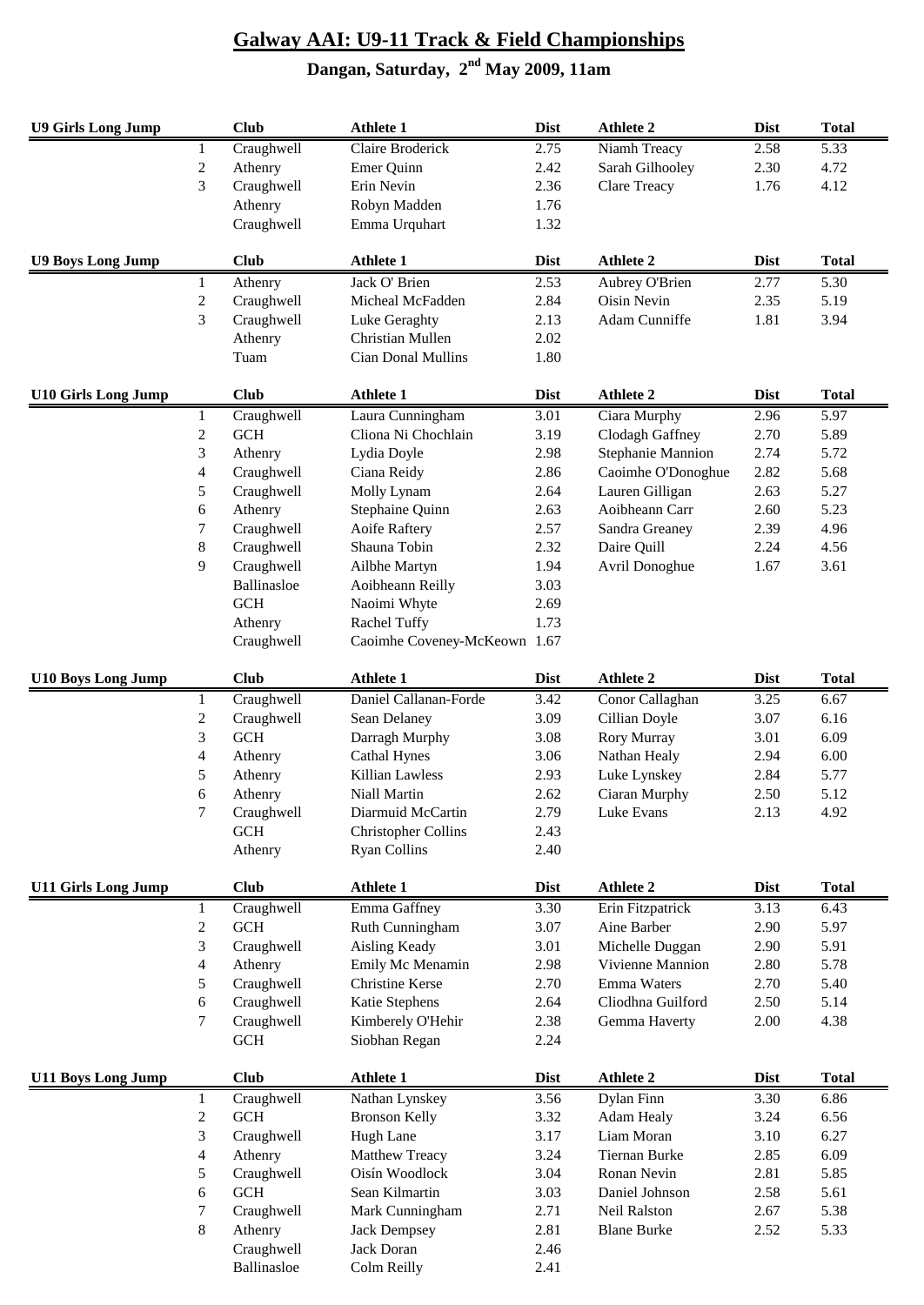| <b>U9 Girls Ball Throw</b>  |                | <b>Club</b>   | <b>Athlete 1</b>        | <b>Dist</b> | <b>Athlete 2</b>          | <b>Dist</b> | <b>Total</b> |
|-----------------------------|----------------|---------------|-------------------------|-------------|---------------------------|-------------|--------------|
|                             | 1              | Craughwell    | Abigail McNally         | 9.63        | <b>Tara Slattery</b>      | 7.80        | 17.43        |
|                             | $\overline{2}$ | Craughwell    | Niamh Treacy            | 7.77        | <b>Tara Stephens</b>      | 7.77        | 15.54        |
|                             | 3              | Craughwell    | Saoirse Farrell         | 7.76        | Caoimhe Allen             | 7.28        | 15.04        |
|                             |                | <b>GCH</b>    | Iksha Malik             | 8.44        |                           |             |              |
| <b>U9 Boys Ball Throw</b>   |                | <b>Club</b>   | <b>Athlete 1</b>        | <b>Dist</b> | <b>Athlete 2</b>          | <b>Dist</b> | <b>Total</b> |
|                             | $\mathbf{1}$   | GCH           | Niall Hanahoe           | 24.62       | <b>Rian Oates</b>         | 15.35       | 39.97        |
|                             | $\overline{2}$ | Craughwell    | <b>Conor Raftery</b>    | 16.31       | David McDonnell           | 15.96       | 32.27        |
|                             | 3              | Craughwell    | Dean Moran              | 15.42       | Keelan Woodlock           | 14.13       | 29.55        |
|                             | $\overline{4}$ | Craughwell    | <b>Adam Shaughnessy</b> | 13.00       | Oisin Nevin               | 8.76        | 21.76        |
|                             |                | Tuam          | Cian Mullins            | 14.71       |                           |             |              |
|                             |                | Craughwell    | Adam Cunniffe           | 8.38        |                           |             |              |
| <b>U10 Girls Ball Throw</b> |                | <b>Club</b>   | <b>Athlete 1</b>        | <b>Dist</b> | <b>Athlete 2</b>          | <b>Dist</b> | <b>Total</b> |
|                             |                | Saoirse Flynn | <b>GCH</b>              | 9.90        |                           |             |              |
| <b>U10 Boys Ball Throw</b>  |                | <b>Club</b>   | <b>Athlete 1</b>        | <b>Dist</b> | <b>Athlete 2</b>          | <b>Dist</b> | <b>Total</b> |
|                             | $\mathbf{1}$   | Athenry       | Killian Lawless         | 23.33       | <b>Brandon Mc Menamin</b> | 20.92       | 44.25        |
|                             | $\overline{c}$ | Athenry       | Sean Cunningham         | 19.06       | Luke Lynskey              | 17.56       | 36.62        |
|                             | 3              | Craughwell    | <b>Brian Gillen</b>     | 19.29       | Hugh Mulryan              | 16.32       | 35.61        |
|                             | 4              | Craughwell    | Cathal Farrell          | 16.06       | Oisin Keating             | 16.00       | 32.06        |
|                             |                | Craughwell    | Cian Waters             | 14.47       |                           |             |              |
| <b>U11 Girls Ball Throw</b> |                | <b>Club</b>   | <b>Athlete 1</b>        | <b>Dist</b> | <b>Athlete 2</b>          | <b>Dist</b> | <b>Total</b> |
|                             | 1              | Craughwell    | Kimberely O'Hehir       | 16.58       | Emma Waters               | 13.43       | 30.01        |
|                             | $\overline{c}$ | $GCH$         | Sophie Hyland           | 15.20       | Maeve Hughes              | 13.50       | 28.70        |
|                             |                | <b>GCH</b>    | Aoife King              | 12.45       |                           |             |              |
|                             |                | Craughwell    | Gemma Haverty           | 11.46       |                           |             |              |
| <b>U11 Boys Ball Throw</b>  |                | <b>Club</b>   | <b>Athlete 1</b>        | <b>Dist</b> | <b>Athlete 2</b>          | <b>Dist</b> | <b>Total</b> |
|                             | $\mathbf{1}$   | GCH           | Adam Healy              | 27.19       | Daniel Johnson            | 24.13       | 51.32        |
|                             | $\overline{c}$ | Craughwell    | Adam Lawlor-Smalle      | 25.90       | Oisin O'Brien             | 21.68       | 47.58        |
|                             |                | Ballinasloe   | <b>Brian Burke</b>      | 21.75       |                           |             |              |
|                             |                | Craughwell    | Mark Cunningham         | 16.33       |                           |             |              |